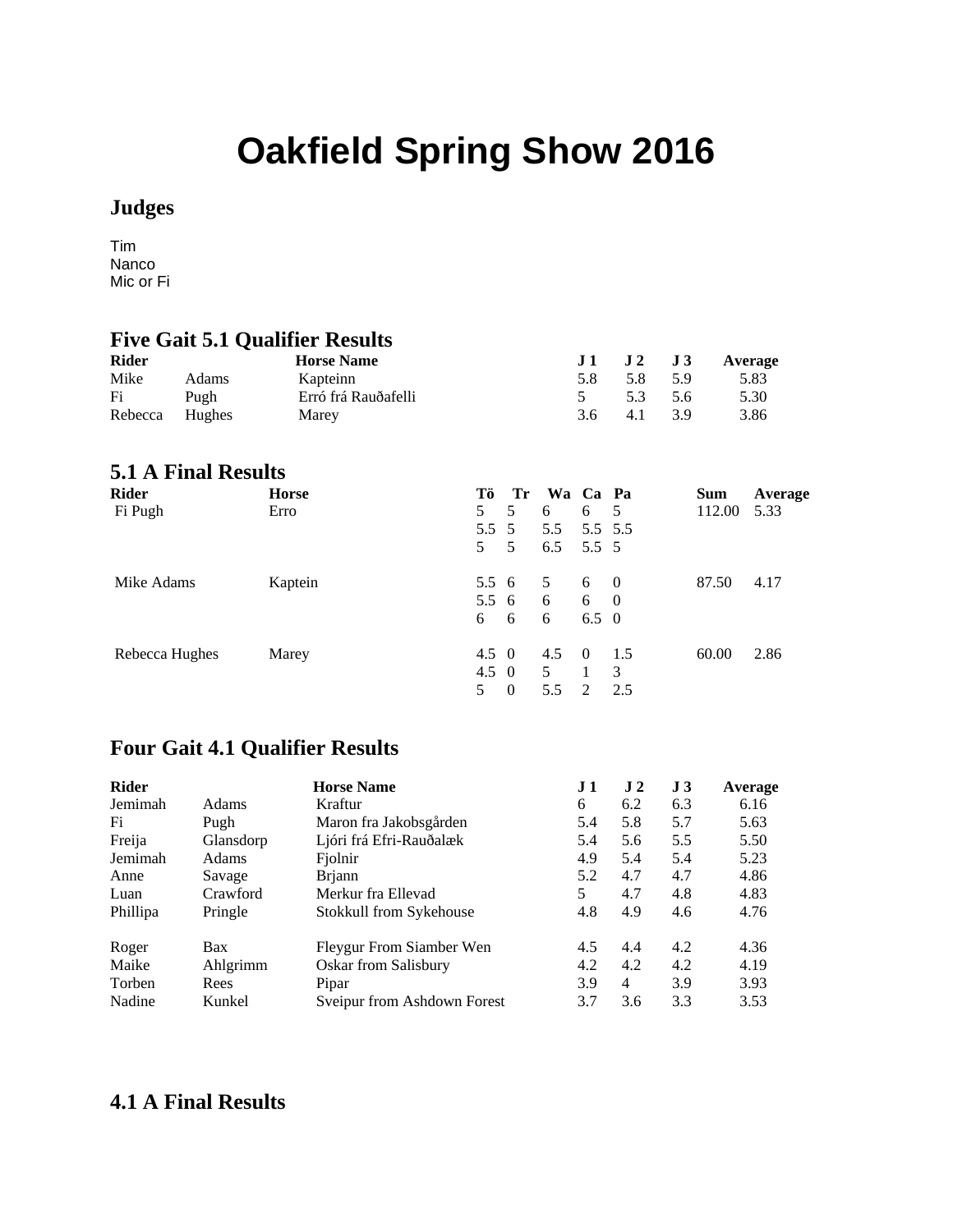| <b>Rider</b><br>Jemmah Adams | <b>Horse</b><br>Kraftur | WT Tr Wa Ca FT<br>6<br>6<br>6.5 7                | 7                                                       | 5.5 4.5 6.5 6.5<br>5 | $7\phantom{0}$<br>5 7.5 6                  | - 7 | Sum<br>93.00 6.20 | Average |
|------------------------------|-------------------------|--------------------------------------------------|---------------------------------------------------------|----------------------|--------------------------------------------|-----|-------------------|---------|
| Ffreija Glansthorp           | Ljorri                  | 5.5 5                                            | 5.5 6<br>5.5 5.5 6.5 6.5 6                              | 6.5 5.5 6            | 6.5 5 6.5                                  |     | 88.00 5.87        |         |
| Anne Savage                  | <b>Brjann</b>           | 4.5 5.5 4.5 5.5 6                                | 5.5 5.5 5 5.5 6<br>5.5 5.5 5.5 6.5 5.5                  |                      |                                            |     | 82.00 5.47        |         |
| Fi Pugh                      | Maron                   |                                                  | 5.5 5 4.5 5.5 5<br>5.5 3.5 6 5.5 6<br>5.5 2.5 4.5 6.5 5 |                      |                                            |     | 76.00 5.07        |         |
| Luan Crawford                | Merkur                  | 5<br>5<br>4.5                                    | 5.5 4.5 5.5 5<br>5 <sup>5</sup>                         | 5.5 4.5 5 5          | 5 5.5 5                                    |     | 75.50 5.03        |         |
| <b>Torben Rees</b>           | Pipar                   | $\overline{4}$<br>$\mathcal{F}$<br>$4.5 \quad 5$ | 5<br>5                                                  | 5 <sup>5</sup>       | $4.5$ 4.5 6<br>5 5.5 5.5<br>5 <sup>5</sup> | 5   | 74.50 4.97        |         |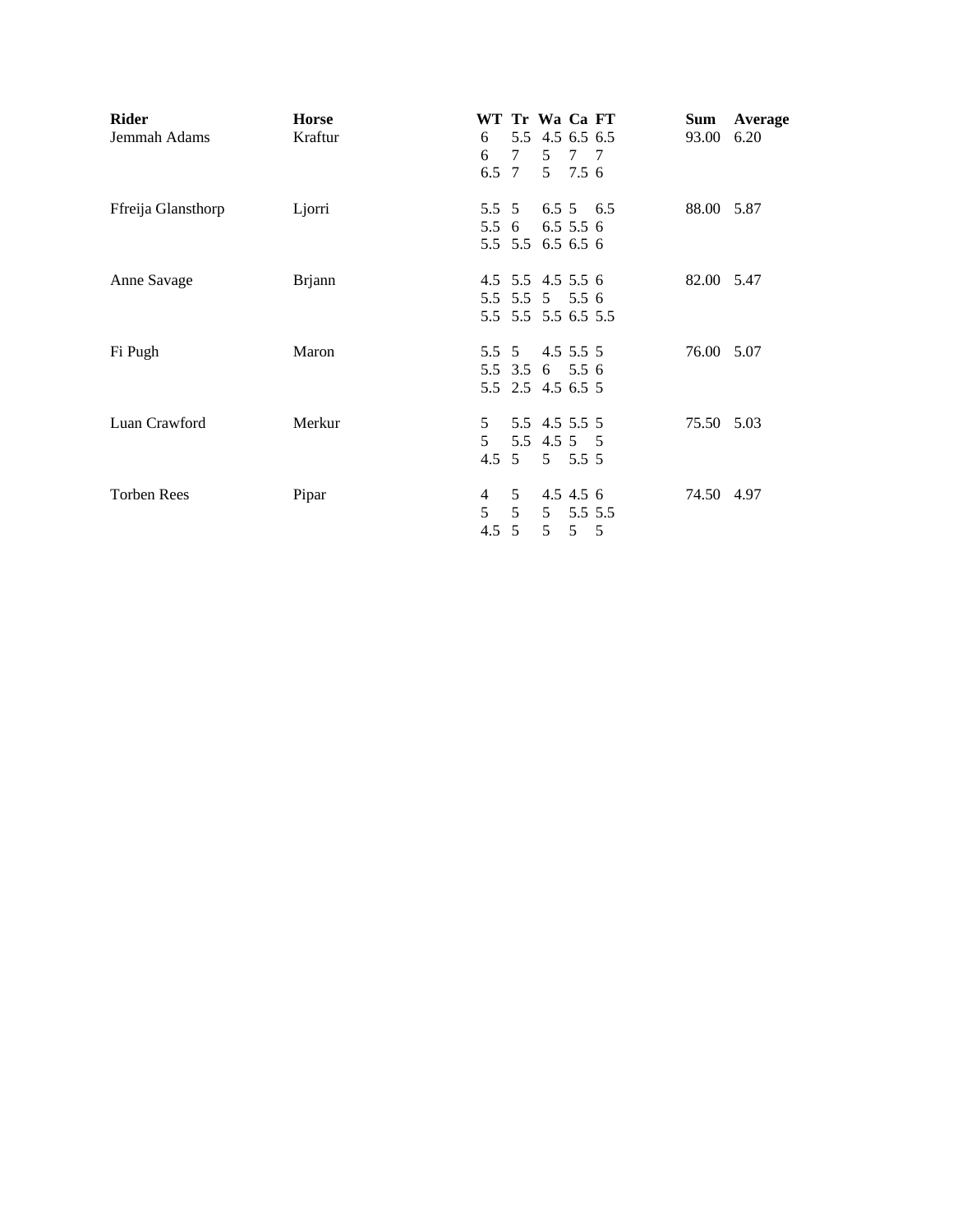## **Group 4 Gait Beginners Qualifier Results**

| <b>Rider</b> |                 | <b>Horse Name</b>      | J <sub>1</sub>   | J <sub>2</sub> | J3  | Average |
|--------------|-----------------|------------------------|------------------|----------------|-----|---------|
| Claire       | Simpson         | Ofelia                 | Beg R4.4         | 4.6            | 4.9 | 4.63    |
| Daisy        | <b>Richards</b> | Kvika                  | Beg L4.4         | 4.6            | 4.6 | 4.53    |
| Nicola       | Guenigault      | Lina from Siamber Wen  | Beg L4.1         | 4.4            | 4.1 | 4.19    |
| Ruth         | Colwill         | Solvi                  | Beg $r$ 3.5      | 3.8            | 4.5 | 3.93    |
| Martine      | Bye             | Lois from Siamber Wen  | 3<br>Beq R       | 3.5            | 4   | 3.5     |
| Becca        | Timms           | Lif from Birdsmoorgate | Beg R<br>2.6 3.3 |                | 4.1 | 3.33    |
| Charlie      | Day             | Glowie                 | Beg $3.7$        | 2              | 2.4 | 2.70    |
| Claire       | Simpson         | Jasmin                 | Right 2          | $\Omega$       | 2.3 | 1.43    |

# **Group 4 Gait Beginners Final Results**

| <b>Rider</b><br>Ruth Colwell | <b>Horse</b><br>Solvi | Тö                                                | Tr<br>4.5 4.5 5<br>4.5 4.5 5                         | W<br>4.5 4.5 5.5 4                          | $\mathbf C$<br>$\overline{4}$<br>-5                      | <b>Sum</b><br>55.50 | Average<br>4.63 |
|------------------------------|-----------------------|---------------------------------------------------|------------------------------------------------------|---------------------------------------------|----------------------------------------------------------|---------------------|-----------------|
| Claire Simpson               | Ofelia                | $2.5 \quad 5$<br>$\overline{4}$<br>$\overline{4}$ | 5 <sup>5</sup><br>5 <sup>5</sup>                     | $4.5 \t2$<br>5 <sup>5</sup><br>6            | 3<br>5                                                   | 51.00               | 4.25            |
| Nicola Guenigault            | Lina                  | 5<br>5<br>4.5                                     | $\boldsymbol{0}$<br>$\overline{0}$<br>$\overline{3}$ | 5<br>$5 \t 3.5$<br>5.5 4                    | $\overline{4}$                                           | 44.50               | 3.71            |
| Martine Bye                  | Lois                  | 4.5<br>$\mathcal{5}$                              | $\overline{4}$                                       | 4.5 4.5 4 2.5<br>$4.5 \quad 0$<br>4.5 4.5 0 |                                                          | 42.50               | 3.54            |
| Daisy Richards               | Kvika                 | 3<br>$4.5 \quad 5$                                | 5<br>$4.5 \quad 5$                                   | 5<br>5<br>5                                 | $\boldsymbol{0}$<br>$\boldsymbol{0}$<br>$\boldsymbol{0}$ | 42.00               | 3.50            |
| Becca Timms                  | Lif                   | 5<br>5<br>$5.5 \quad 0$                           | $\mathbf{0}$<br>$\boldsymbol{0}$                     | 4<br>5<br>4                                 | 3.5<br>$\boldsymbol{0}$<br>3                             | 35.00               | 2.92            |

# **Group 4 Gait intermediate Qualifier Results**

| <b>Rider</b> |            | <b>Horse Name</b>              | J 1          | J <sub>2</sub> | $\bf J$ 3 | Average |
|--------------|------------|--------------------------------|--------------|----------------|-----------|---------|
| Anne         | Savage     | Klettur                        | Int L $5.4$  | 5.1            | 5.4       | 5.30    |
| Janice       | Hutchinson | <b>Fylkir from Siamber Wen</b> | Int L $\,$ 5 | 4.8            | 5.5       | 5.10    |
| Dave         | Savage     | Eldur fra Saudadalsa           | Int L $4.5$  | 4.8            | 5.4       | 4.90    |
| Crissie      | Edwards    | Fjalar fra Akureyri            | Int L $5.2$  | 4.5            | 5         | 4.89    |
| Luan         | Crawford   | Bjort fra Gotu                 | Int L $4.4$  | 4.9            | 4.9       | 4.73    |
| Regina       | Andritter  | Venus vom Schluensee           | Int L $4.6$  | 4.5            | 4.8       | 4.63    |
| Kristina     | Christof   | Bly von Vindstadir             | Int L $4.6$  | 4.4            | 4.4       | 4.46    |
| <b>Iris</b>  | Ashman     | Háleggur                       | 4.1<br>Left  | 4.6            | 4.6       | 4.43    |
| Helena       | Levett     | Bruni of Mill Lane             | Int R $4.3$  | 4              | 4.5       | 4.26    |
| Debbie       | Ede        | Odinn                          | Int R $3.9$  | 4.3            | 3.6       | 3.93    |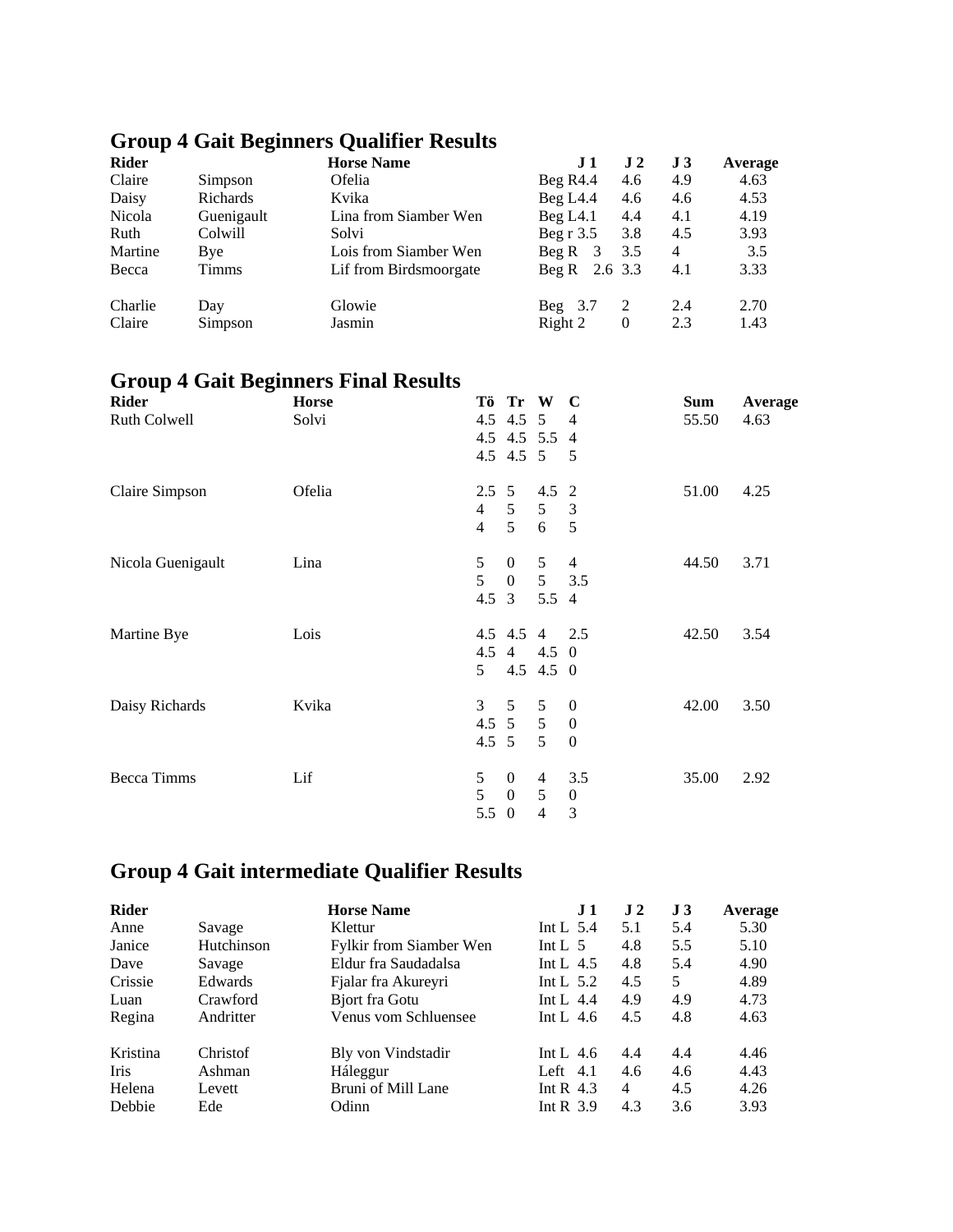| Kristina | Christof       | Beyla von Vindstadir  | Int L $3.5$ 4.3   |            | 3.6 | 3.80 |
|----------|----------------|-----------------------|-------------------|------------|-----|------|
| Jan      | Payne          | Tibra fra Midtlund    | Int L $3.9$ $3.6$ |            | 3.6 | 3.69 |
| Kate     | Goldney        | Funi                  | Int1 1.9 2.3      |            | 29  | 2.36 |
| Crissie  | <b>Edwards</b> | Maistiarna from Solva | $Int \t0.9$       | $\sim$ 1.0 | 1.8 | 1.23 |

## **Group 4 Gait Intermediate Final Results**

| Rider<br>Anne Savage | <b>Horse</b><br>Klettur | Тö<br>5 <sup>7</sup> | Tr                          | W C<br>5.5 5 4.5 5.5<br>5.5 5.5 5<br>$6\quad 4.5\quad 5.5$ | 5.5            | Sum<br>63.00 | Average<br>5.25 |
|----------------------|-------------------------|----------------------|-----------------------------|------------------------------------------------------------|----------------|--------------|-----------------|
| Janice Hutchinson    | Flykir                  | 5 <sup>7</sup>       |                             | 4.5 4.5 5.5<br>4.5 4.5 5.5 5.5<br>4.5 4.5 5 5              |                | 58.50        | 4.88            |
| Dave Savage          | Eldur                   | 5 <sup>5</sup>       | $\overline{4}$<br>5.5 3.5 5 | $5^{\circ}$<br>5.5 4 4.5 5                                 | 4.5<br>- 6     | 57.50        | 4.79            |
| Luan Crawford        | <b>B</b> jort           |                      |                             | 4.5 4.5 4.5 5<br>$5$ 4.5 5 5<br>4.5 5 5                    | 5              | 57.50        | 4.79            |
| Crissie Edwards      | Fjalar                  | $4 \quad$            |                             | 4.5 5.5 4.5<br>4.5 4.5 5 4.5<br>4.5 4.5 5.5 5              |                | 56.50        | 4.71            |
| Regina Andritter     | Venus                   | 4<br>$\overline{4}$  | 5 <sup>5</sup>              | $5 \t 4.5 \t 3$<br>5 <sup>5</sup><br>3.5 4.5 4.5 4         | $\overline{4}$ | 51.00        | 4.25            |

*1*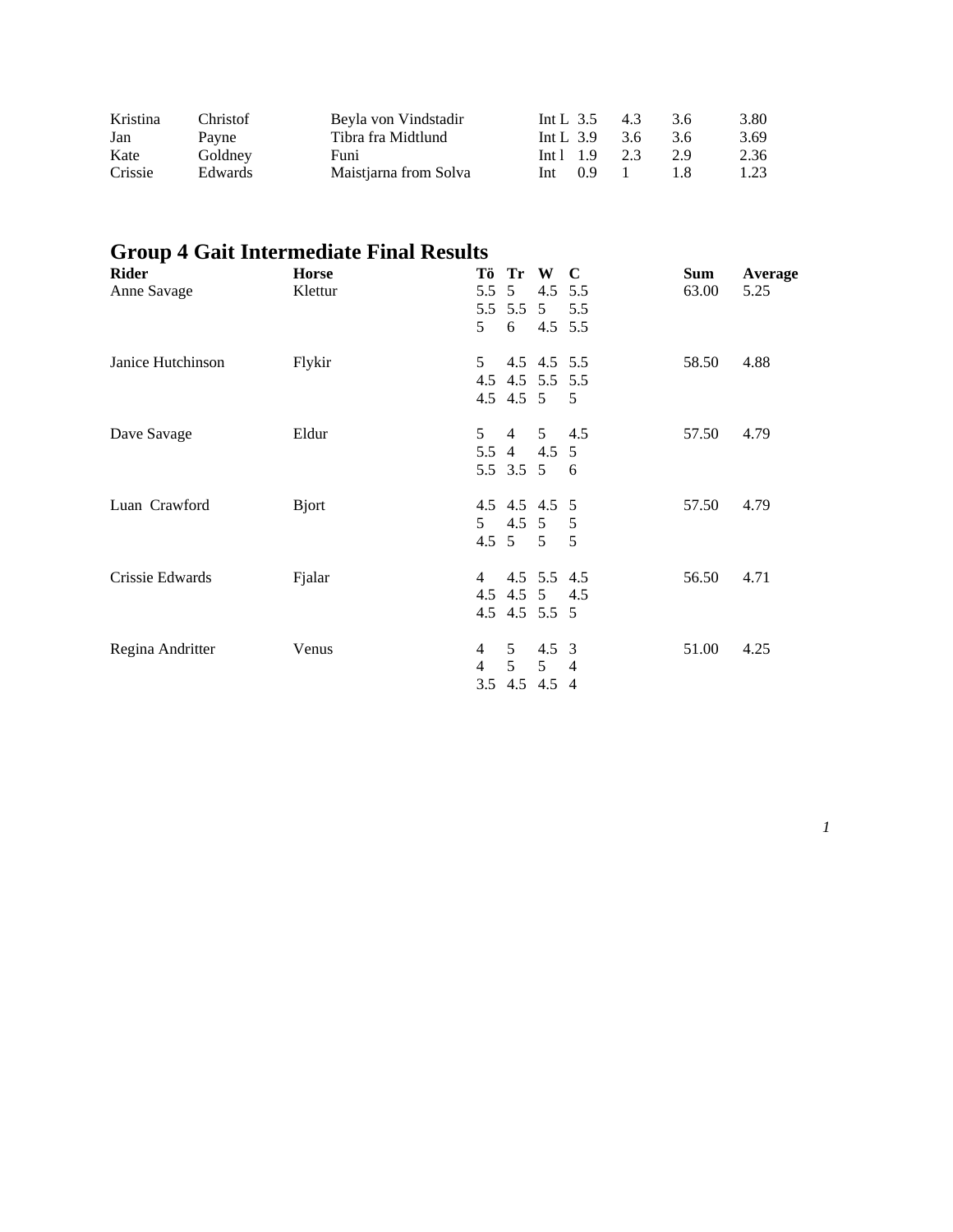| <b>Rider</b> |            | <b>Horse Name</b>              | J 1            | J <sub>2</sub> | $\bf J3$       | Average  |
|--------------|------------|--------------------------------|----------------|----------------|----------------|----------|
| Jemimah      | Adams      | Fjolnir                        | 5.5            | 5              | 5              | 5.16     |
| Phillipa     | Pringle    | Stokkull from Sykehouse        | 4.8            | 4.8            | 4.8            | 4.80     |
| Maike        | Ahlgrimm   | <b>Oskar from Salisbury</b>    | 4.5            | 4.8            | 5              | 4.76     |
| Janice       | Hutchinson | <b>Fylkir from Siamber Wen</b> | 4.8            | 4.5            | 4.5            | 4.60     |
| Rebecca      | Hughes     | Marey                          | 4.3            | 4.3            | 5              | 4.53     |
| Jan          | Payne      | Tibra fra Midtlund             | 5.3            | 4.3            | 3.5            | 4.36     |
| Kristina     | Christof   | Bly von Vindstadir             | 4.8            | 4              | 4.3            | 4.36     |
| Crissie      | Edwards    | Fjalar fra Akureyri            | 4.3            | 4              | 4.5            | 4.26     |
| Luan         | Crawford   | Bjort fra Gotu                 | 4.3            | 4              | 4.5            | 4.26     |
| Roger        | Bax        | Svipur from Siamber Wen        | 4              | 4.8            | $\overline{4}$ | 4.26     |
| Anne         | Savage     | Klettur                        | 3              | 4.3            | 4.5            | 3.93     |
| Nicola       | Guenigault | Lina from Siamber Wen          | 3.5            | 4.3            | $\overline{4}$ | 3.93     |
| Helena       | Levett     | Bruni of Mill Lane             | 4.3            | 3.5            | 3.3            | 3.70     |
| Kate         | Goldney    | Funi                           | 3              | 4              | 3.8            | 3.59     |
| Dave         | Savage     | Eldur fra Saudadalsa           | 3.5            | 2.5            | 4              | 3.33     |
| Kristina     | Christof   | Beyla von Vindstadir           | $\overline{0}$ | 0              | $\theta$       | $\theta$ |
| Crissie      | Edwards    | Maistjarna from Solva          |                | 0              |                |          |

#### **Intermediate Tölt Qualifier Results**

# **Intermediate Group Tölt BFinal Results**

| <b>Rider</b>    | <b>Horse</b>  | S              | E              | Sum   | Average |
|-----------------|---------------|----------------|----------------|-------|---------|
| Roger Bax       | Sveipur       | 5              | 5              | 30.00 | 5.00    |
|                 |               | 5              | 5              |       |         |
|                 |               | $4.5$ 5.5      |                |       |         |
| Crissie Edwards | Fjalar        | $4.5 \quad 4$  |                | 26.00 | 4.33    |
|                 |               | $\overline{4}$ | 4.5            |       |         |
|                 |               | $\overline{4}$ | 5              |       |         |
| Luan Crawford   | <b>B</b> jort | $4.5$ $4.5$    |                | 26.00 | 4.33    |
|                 |               | $4.5$ $4.5$    |                |       |         |
|                 |               | 4              | $\overline{4}$ |       |         |

# **Intermediate Group Tölt AFinal Results**

| <b>Rider</b>   | <b>Horse</b> | S            | E   | <b>Sum</b> | Average |
|----------------|--------------|--------------|-----|------------|---------|
| Jemimah        | Fjolnir      | 6            | 5.5 | 34.00 5.67 |         |
|                |              | 6            | 5.5 |            |         |
|                |              | 6            | 5   |            |         |
| Phillpa        | Stokkull     | $5.5\quad 5$ |     | 31.50 5.25 |         |
|                |              | 5            | 5.5 |            |         |
|                |              | 5            | 5.5 |            |         |
| Maike          | Oskar        | 5            | -5  | 30.50 5.08 |         |
|                |              | $5\qquad 5$  |     |            |         |
|                |              | $5.5\quad 5$ |     |            |         |
| Rebecca Hughes | Marey        | 5            | 5   | 30.00      | 5.00    |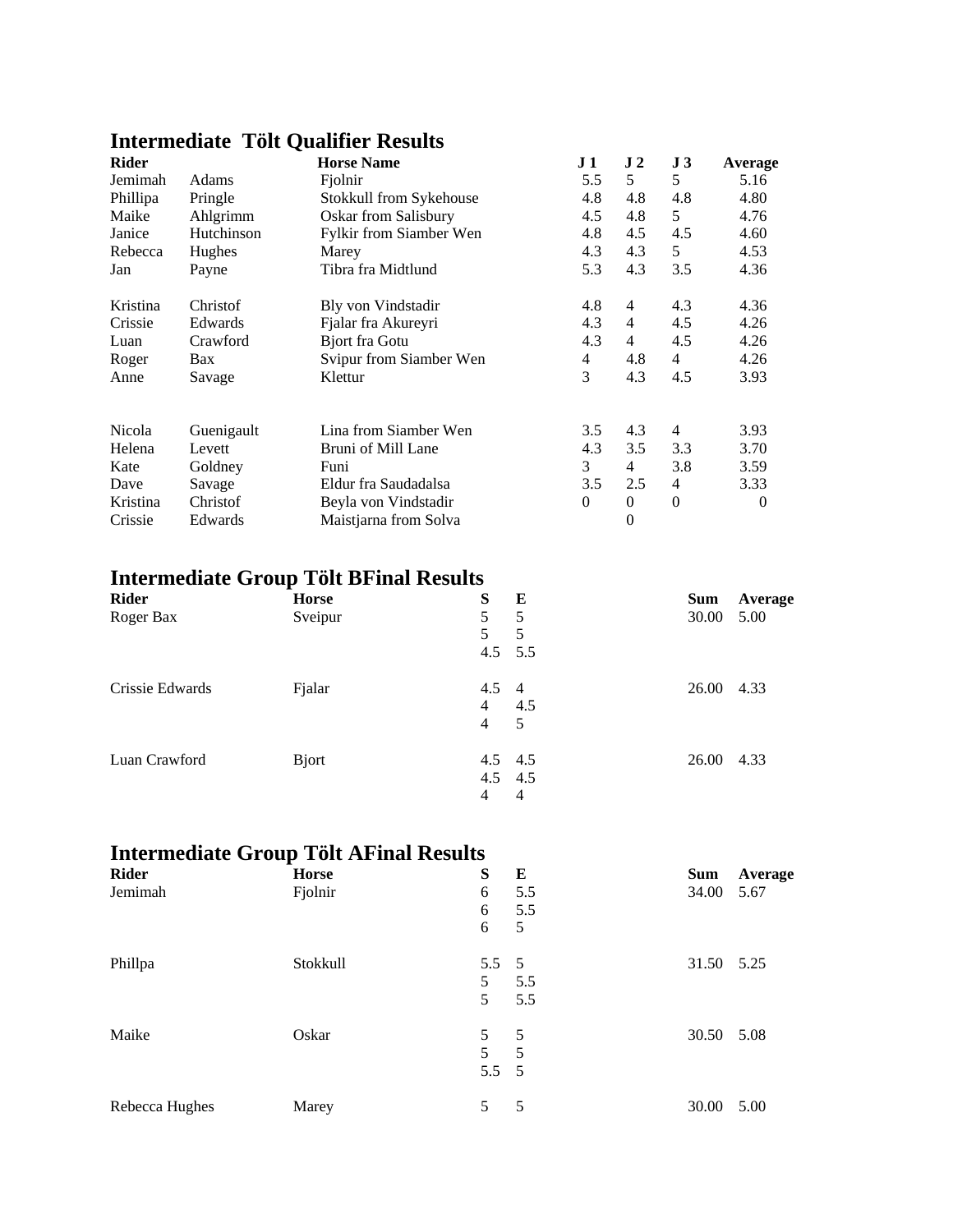|           |         | 5<br>5 <sup>5</sup> | 5<br>$5\overline{)}$ |            |      |
|-----------|---------|---------------------|----------------------|------------|------|
| Jan Payne | Tibra   | 5                   | 4.5<br>$4.5$ 5.5     | 30.00      | 5.00 |
| Roger Bax | Sveipur | 5<br>5              | 5.5<br>4.5           | 28.50 4.75 |      |
|           |         | $4.5 \quad 5$<br>5  | 4.5                  |            |      |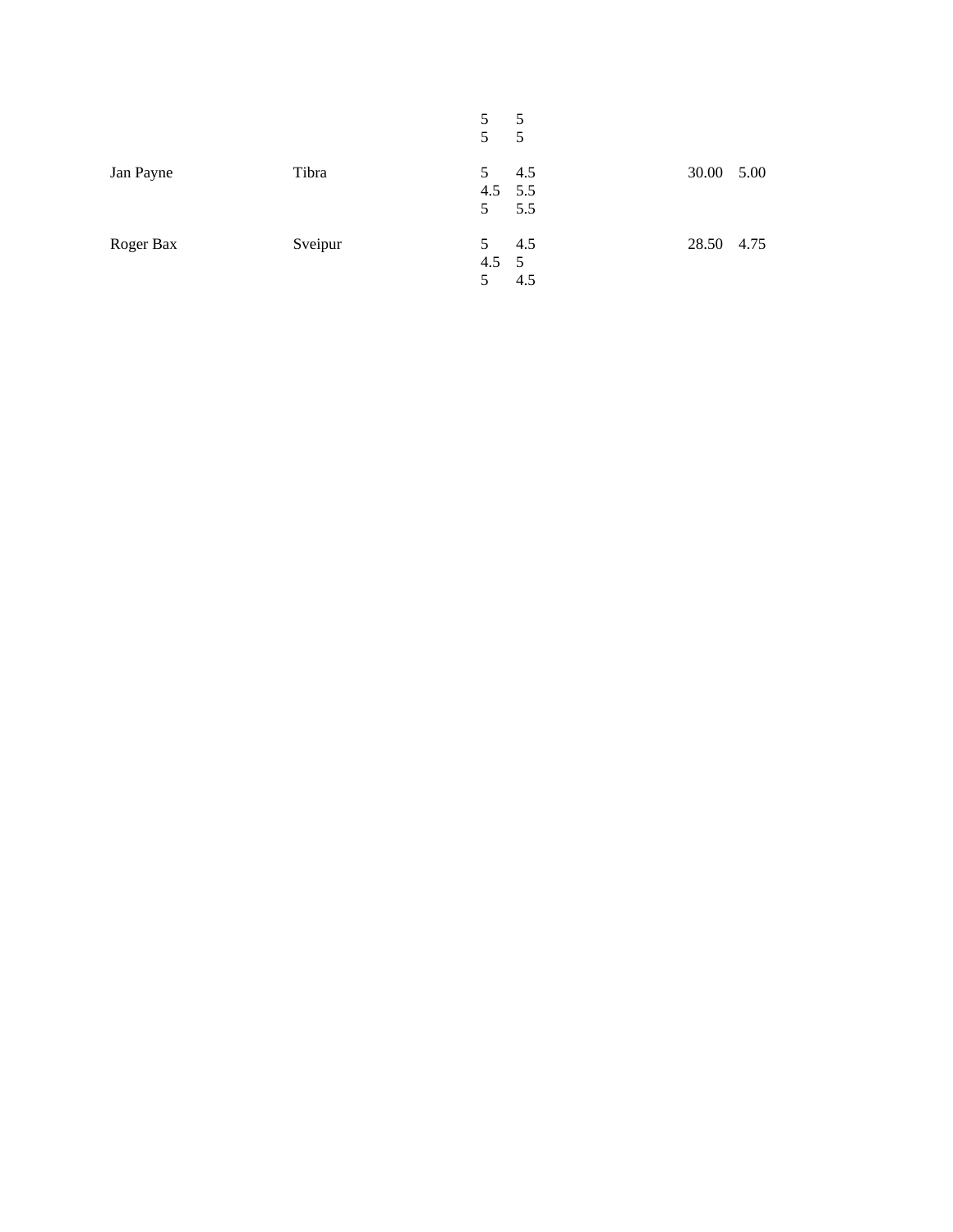## **Tölt T4Qualifier Results**

| <b>Rider</b> |                                 | <b>Horse Name</b>                 |        | $J1$ $J2$ $J3$ |     | Average     |
|--------------|---------------------------------|-----------------------------------|--------|----------------|-----|-------------|
| Nadine       | Kunkel                          | Sveipur from Ashdown Forest       | Single | 5.5 5.3        | 5.3 | 5.36666     |
| Celia        | Carlyon-Smit Magnus from Costow |                                   | Single | 4.6 5.5        |     | 5.6 5.23333 |
| Freija       |                                 | Glansdorp Ljóri frá Efri-Rauðalæk | single | 5.4 5.8 0      |     | Red Card    |

#### **T2 A Final Results**

*01-May-16*

| <b>Rider</b>         | <b>Horse</b>  | F S L   | <b>Sum</b><br>Average |
|----------------------|---------------|---------|-----------------------|
| Celia Carlyion-Smith | <b>Magnus</b> | 4.5 5 5 | 64.50 5.38            |
|                      |               | 5.5 5 6 |                       |
|                      |               | 5.5 5 6 |                       |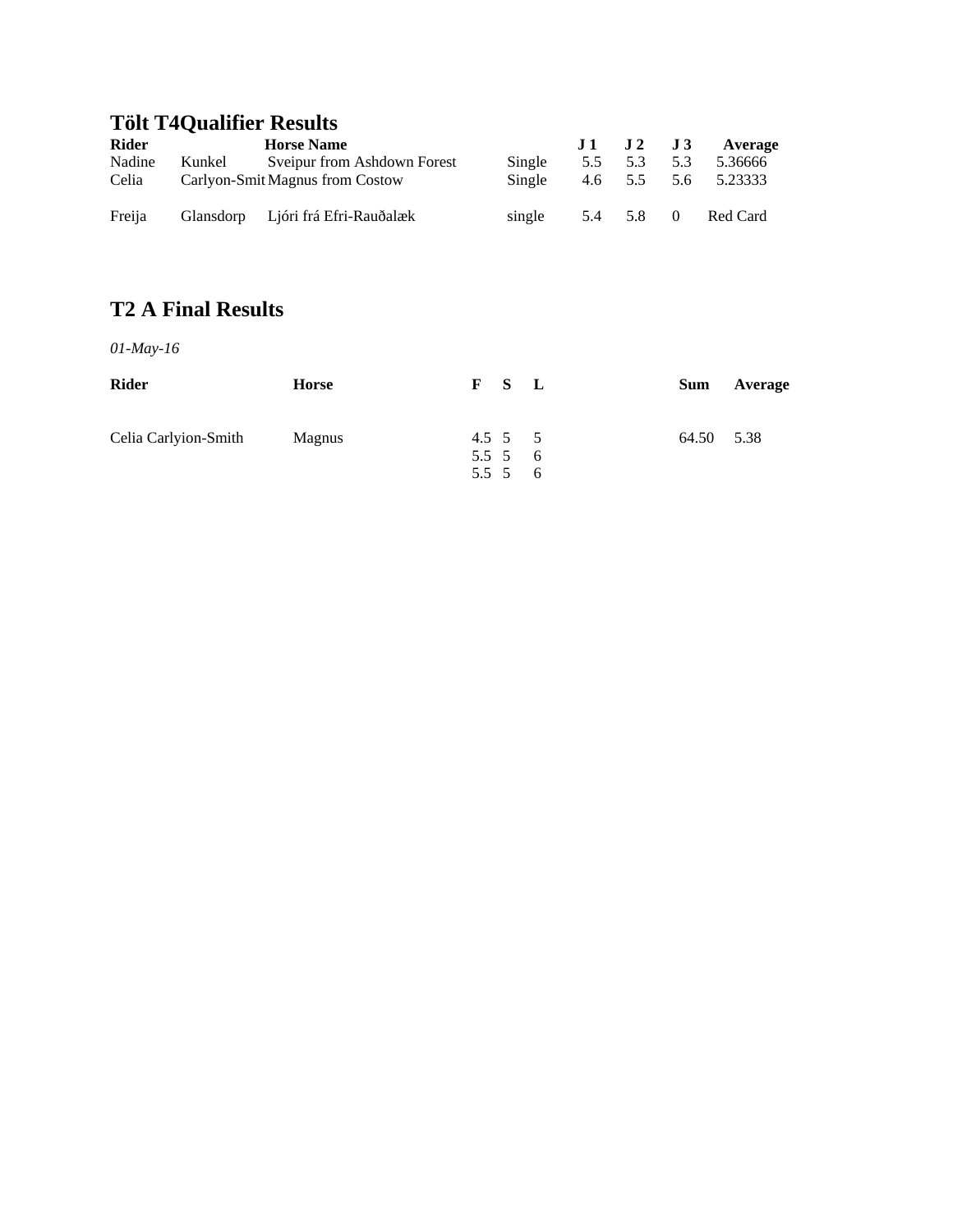# **Beginners Tölt Results**

| <b>Rider</b> |              | <b>Horse Name</b>      | J <sub>1</sub> | J <sub>2</sub> | J3       | Average  |
|--------------|--------------|------------------------|----------------|----------------|----------|----------|
| Darren       | Ashman       | Háleggur               | 4.8            | 5.5            | 5.3      | Red Card |
| Adrienne     | Punt         | Solmyrkvi from Caehaf  | 4.5            | 4.5            | 4.3      | 4.43     |
| Martine      | Bye          | Lois from Siamber Wen  | 4.3            | 4.3            | 4        | 4.20     |
| Kath         | Heathcote    | Svipur from caehaf     | 3.8            | 4              | 4        | 3.93     |
| Daisy        | Richards     | Kvika                  | 4.1            | 3              | 4.3      | 3.79     |
| Peter        | Heath        | Svali from tockholes   | 4              | 2.8            | 4.3      | 3.7      |
| Becca        | <b>Timms</b> | Lif from Birdsmoorgate | 3.8            | 4              | 3        | 3.59     |
| Regina       | Andritter    | Venus vom Schluensee   | 3              | 3.8            | 3.5      | 3.43     |
| Ruth         | Colwill      | Solvi                  | 3.5            | 3.5            | 3.3      | 3.43     |
| Charlie      | Day          | Glowie                 | $\Omega$       | $\Omega$       |          | 0.33     |
| Claire       | Simpson      | Jasmin                 | 0              | $\Omega$       | $\Omega$ | $\Omega$ |

# **Beginners Tölt A Final Results**

| <b>Rider</b>         | <b>Horse</b> | S<br>E                           | <b>Sum</b><br>Average |
|----------------------|--------------|----------------------------------|-----------------------|
| Becca Timms          | Lif          | 4.5<br>4.5                       | 29.00<br>4.83         |
|                      |              | 5<br>5                           |                       |
|                      |              | 5<br>5                           |                       |
| Kath Heathcote       | Svipur       | 4.5<br>4.5                       | 28.50 4.75            |
|                      |              | 5<br>$5\overline{)}$             |                       |
|                      |              | 5<br>4.5                         |                       |
| Martine Bye          | Lois         | 5<br>4.5                         | 28.00 4.67            |
|                      |              | 5<br>4.5                         |                       |
|                      |              | 5<br>$\overline{4}$              |                       |
| Peter Heathcote      | Svali        | $4.5 \quad 5$                    | 28.00<br>4.67         |
|                      |              | 4.5 4.5                          |                       |
|                      |              | 5<br>4.5                         |                       |
| <b>Adrienne Punt</b> | Solmyrkvi    | 5<br>4.5                         | 26.50 4.42            |
|                      |              | $\overline{4}$<br>$\overline{4}$ |                       |
|                      |              | 5<br>$\overline{4}$              |                       |
| Daisy Richards       | Kvika        | $4.5 \quad 3$                    | 23.00 3.83            |
|                      |              | $\overline{4}$<br>3.5            |                       |
|                      |              | 4.5<br>3.5                       |                       |

## **Tölt T1 Qualifier Results**

| <b>Rider</b> |              | <b>Horse Name</b>        | J1  | J2           | $\bf J3$ | Average |
|--------------|--------------|--------------------------|-----|--------------|----------|---------|
| Jemimah      | <b>Adams</b> | Kraftur                  | 6.1 | 6.7          | 6.2      | 6.33    |
| Mike         | Adams        | Svala from Witchampton   | 6.3 | <sub>6</sub> | 6.1      | 6.13    |
| Fi           | Pugh         | Maron fra Jakobsgården   | 5.5 | 5.1          | 5.3      | 5.30    |
| Luan         | Crawford     | Merkur fra Ellevad       | 4.8 | 5.3          | 5.3      | 5.13    |
| Roger        | Bax          | Fleygur From Siamber Wen | 53  | 55           | 4.6      | 5.13    |